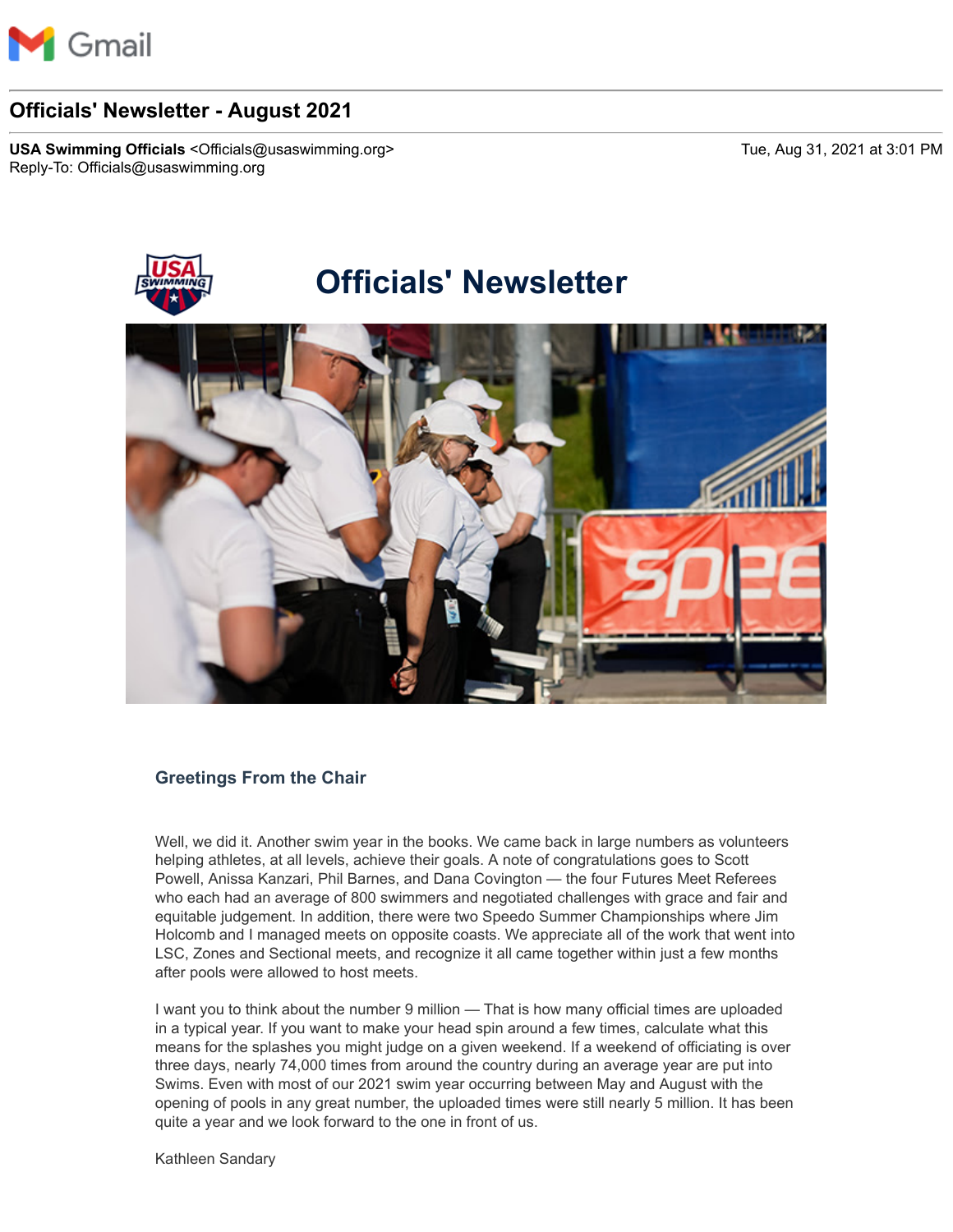#### **Announcements**

- **Annual Business Meeting September 23-25**
	- Registration is open now through Monday, September 20 at the following link: [Annual Business Meeting Registration.](http://pages.usaswimming.org/MjM2LUtDWi00OTUAAAF_PI7b3x0Du9Wl-zr0RnUfyUrS7Ae0Xxn1YifOdym_IYvFfRRkrigD_KMPZnlkmKWAuJg06DA=)
	- Check frequently as information is added/updated.
	- Committee Meetings are currently scheduled from September 11 through September 21. Registration for EACH can be found on the above link.
	- The Officials Committee Meeting is Saturday, September 11 at 9 a.m. MT. You [MUST register in advance for this meeting. Link: Officials Committee Meeting](http://pages.usaswimming.org/MjM2LUtDWi00OTUAAAF_PI7b3zx_63klxd_F9zQQJvse1uqThL4jRIMfzC9JPTw-0hyJrYonQ1mUbAVTiExcIFr5Wmc=) Registration.
- **NCAA test will be posted by the first of September** | [NCAA Test](http://pages.usaswimming.org/MjM2LUtDWi00OTUAAAF_PI7b33BJuC5QJt8e6_a6x6iwssrdYoi1Wbb0n0G2lXC1OS_xNyGHyawsFA43FkInt_yyYm0=)
- **National Meets:**
	- 2021-22 National Events Calendar: To kick-off the next Olympic Quad, USA Swimming announced its targeted schedule of events for the 2021-2022 Season. Look for applications for the January TYR Pro Swim Series at Knoxville after Labor Day. More details can be found [here.](http://pages.usaswimming.org/MjM2LUtDWi00OTUAAAF_PI7b312qUsrQpbLAbnMhe6IJbBtmVfwhpMRgx5JK87rBM9j-dgrDJC4kQIiOHEZ0qawORpM=)



## **A First-Hand Look at Officiating the Olympic Games Tokyo 2020**

Read about the experiences that three USA Swimming officials had while officiating at the Olympic Games Tokyo 2020.



# **USA Swimming Safe Sport's Updated MAAPP Requirements**

Remember: The deadline to fully implement USA Swimming's updated Minor Athlete Abuse Prevention Policy (MAAPP) is **September 1, 2021**. This is a requirement for all USA Swimming members, its member clubs, LSCs and Zones.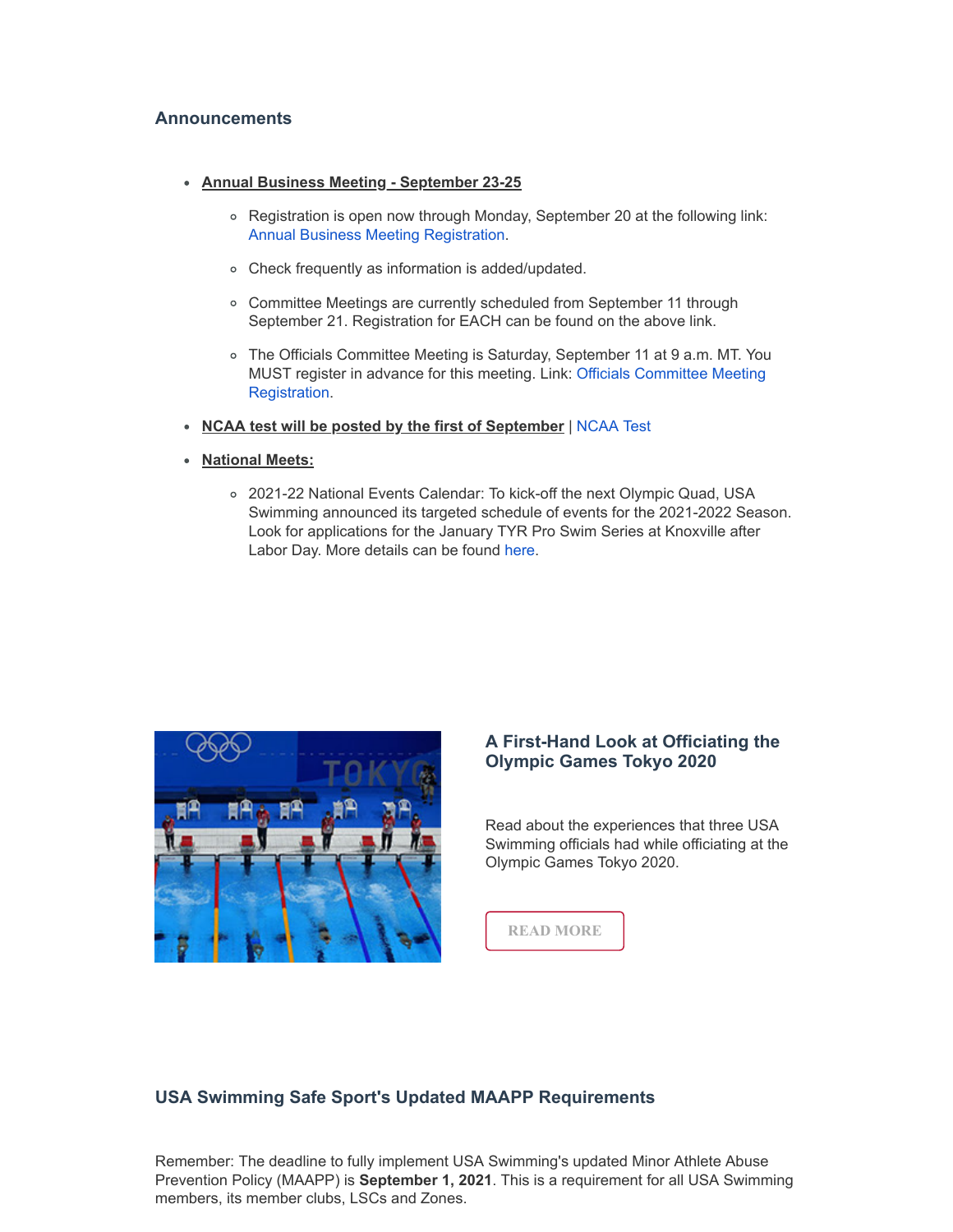To help all of our members implement this updated policy, USA Swimming has a number of resources available. This includes an editable MAAPP 2.0 document, educational documents to help guide USA Swimming member clubs and hour-long, interactive webinars with time for participants to ask questions. There are also multiple webinar recordings available for you to watch.

Learn more by visiting the link below.



# **Congratulations to These Officials Who Served at Their First National Meet Recently**

*Note - We apologize for any omissions or errors*.

Greensboro Speedo Summer Championship Jay Boudreau - South Carolina Swimming Matt Butler - North Carolina Swimming Michael Cleary - Maryland Swimming Kate Johnson - Potomac Valley Swimming Scott McMillan - South Carolina Swimming Juan Pelaez - Florida Gold Coast Swimming Tammy Schmidt - North Carolina Swimming Irvine Speedo Summer Championship June Flores - California Swimming Sasha Ivanov - New England Swimming Nagsreedhar Kondury - California Swimming Ken Paquette - Sierra Nevada Swimming Amber Ponciano - Sierra Nevada Swimming T.R. Wheeler - Minnesota Swimming